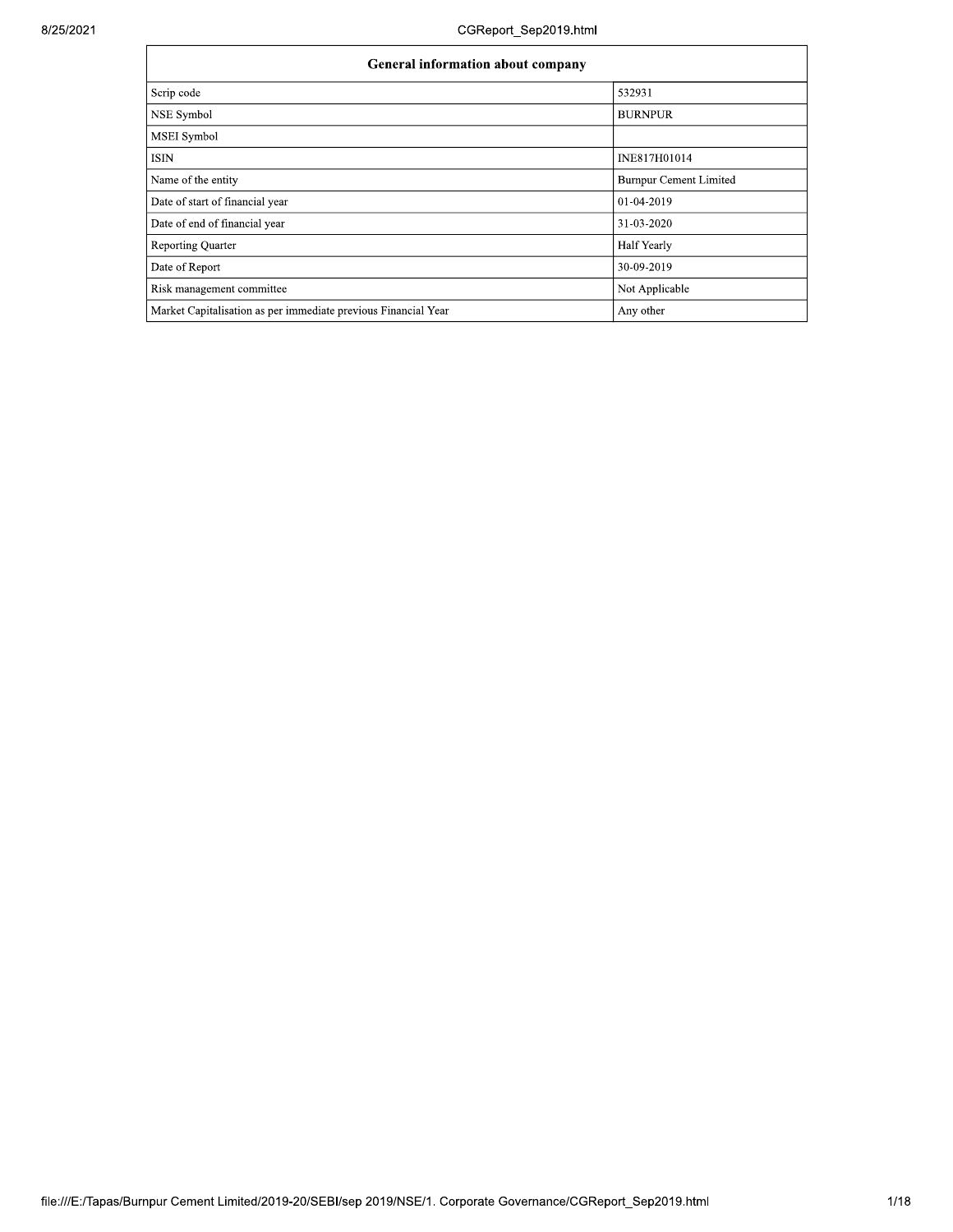## **Annexure I**

## Annexure I to be submitted by listed entity on quarterly basis

## **I. Composition of Board of Directors**

|                        |                       |            |                                                       |                            |                                 |                            |                                          | Disclosure of notes on composition of board of directors explanatory |                      |                                            |                                                                                                                                          |                                                                                                                                                     |                                                                                                                                                                   |                                                                                                                                                                                                   |           |
|------------------------|-----------------------|------------|-------------------------------------------------------|----------------------------|---------------------------------|----------------------------|------------------------------------------|----------------------------------------------------------------------|----------------------|--------------------------------------------|------------------------------------------------------------------------------------------------------------------------------------------|-----------------------------------------------------------------------------------------------------------------------------------------------------|-------------------------------------------------------------------------------------------------------------------------------------------------------------------|---------------------------------------------------------------------------------------------------------------------------------------------------------------------------------------------------|-----------|
|                        |                       |            |                                                       |                            |                                 |                            |                                          | Wether the listed entity has a Regular Chairperson                   |                      | <b>Yes</b>                                 |                                                                                                                                          |                                                                                                                                                     |                                                                                                                                                                   |                                                                                                                                                                                                   |           |
|                        |                       |            |                                                       |                            |                                 |                            |                                          | Whether Chairperson is related to MD or CEO $\vert$ No               |                      |                                            |                                                                                                                                          |                                                                                                                                                     |                                                                                                                                                                   |                                                                                                                                                                                                   |           |
| : of<br>tor            | PAN                   | <b>DIN</b> | Category 1<br>of directors                            | Category 2<br>of directors | Category<br>$3$ of<br>directors | Date<br>of<br><b>Birth</b> | <b>Initial Date</b><br>of<br>appointment | Date of Re-<br>appointment                                           | Date of<br>cessation | Tenure<br>of<br>director<br>(in<br>months) | No of<br>Directorship in<br>listed entities<br>including this<br>listed entity<br>(Refer<br>Regulation 17A<br>of Listing<br>Regulations) | No of Independent<br>Directorship in<br>listed entities<br>including this<br>listed entity (Refer<br>Regulation 17A(1)<br>of Listing<br>Regulations | Number of<br>memberships in<br>Audit/ Stakeholder<br>Committee(s)<br>including this listed<br>entity (Refer<br>Regulation 26(1) of<br><b>Listing Regulations)</b> | No of post of<br>Chairperson in Audit/<br><b>Stakeholder Committee</b><br>held in listed entities<br>including this listed<br>entity (Refer<br>Regulation 26(1) of<br><b>Listing Regulations)</b> | No<br>pro |
| ia                     | ADNPG4435B            | 00684043   | Executive<br>Director                                 | Not<br>Applicable          | <b>MD</b>                       | $28 -$<br>$01-$<br>1961    | 19-06-1986                               |                                                                      |                      |                                            |                                                                                                                                          | $\bf{0}$                                                                                                                                            | 2                                                                                                                                                                 | 0                                                                                                                                                                                                 |           |
| h<br>$\mathbf{a}$      | AKXPS1876K            | 00788601   | Non-<br>Executive -<br>Independent<br>Director        | Chairperson                |                                 | $18-$<br>$07 -$<br>1948    | 30-09-2014                               | 30-09-2019                                                           |                      | 60                                         | $\overline{c}$                                                                                                                           | $\overline{2}$                                                                                                                                      |                                                                                                                                                                   | 2                                                                                                                                                                                                 |           |
| $\overline{a}$<br>riee | AANPM7444H   01220872 |            | Non-<br>Executive -<br>Independent<br>Director        | Not<br>Applicable          |                                 | $14-$<br>$06 -$<br>1946    | 30-09-2014                               | 30-09-2019                                                           |                      | 60                                         |                                                                                                                                          |                                                                                                                                                     | $\overline{\mathbf{c}}$                                                                                                                                           | $\mathbf{0}$                                                                                                                                                                                      |           |
|                        | Jain   AQDPJ1232A     | 08187995   | Non-<br>Executive -<br>Non<br>Independent<br>Director | Not<br>Applicable          |                                 | $14-$<br>07<br>1992        | 27-07-2018                               |                                                                      |                      |                                            | 2                                                                                                                                        |                                                                                                                                                     | $\Omega$                                                                                                                                                          | $\Omega$                                                                                                                                                                                          |           |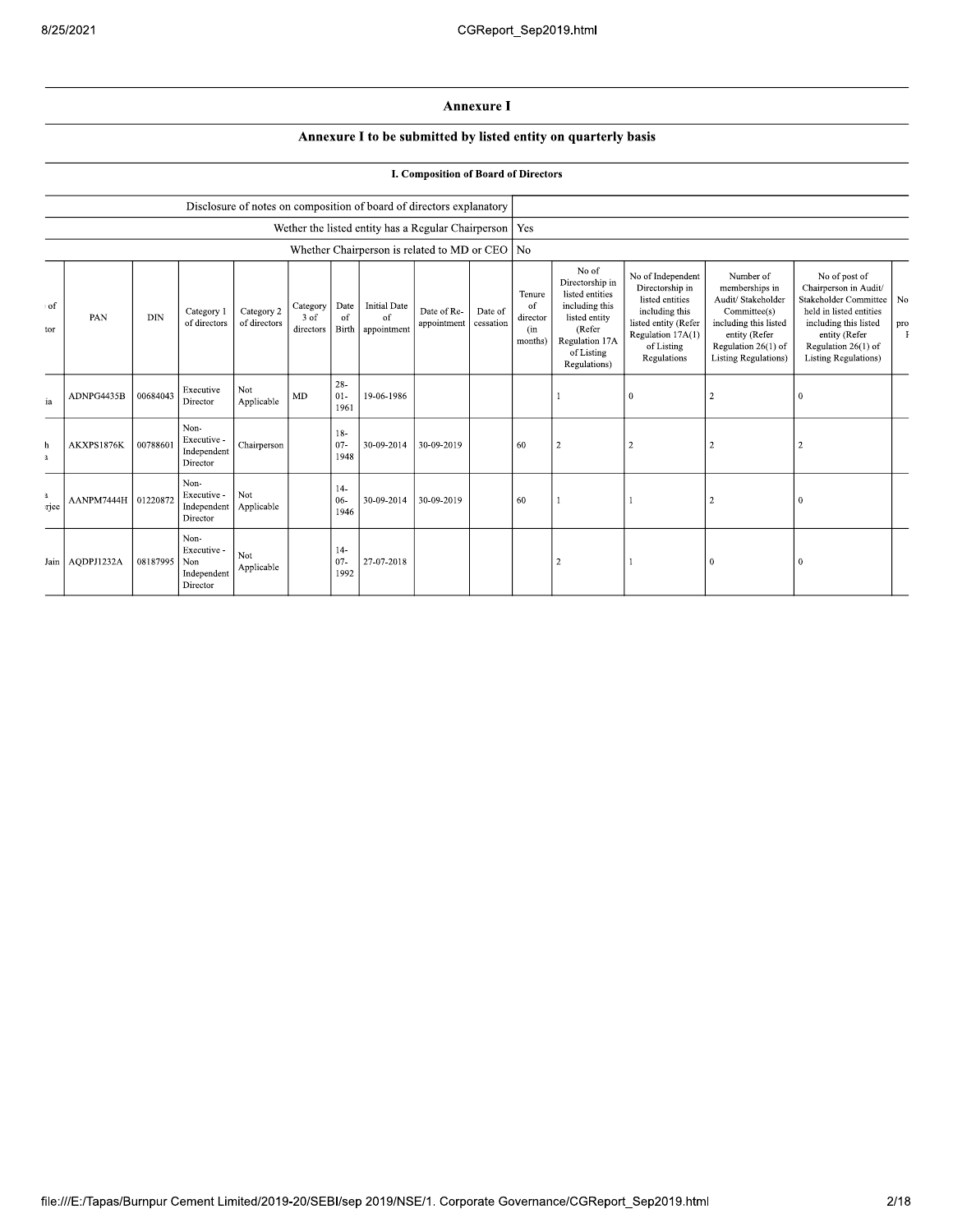$\mathsf{r}$ 

|           | I. Composition of Board of Directors                                                                                       |                            |                     |            |                                                       |                               |                               |                       |                                                  |                            |                      |                                            |                                                                                                                                                |                                                                                                                                                                      |                                                                                                                                                                          |                                                                                                                                                                                                            |                                  |
|-----------|----------------------------------------------------------------------------------------------------------------------------|----------------------------|---------------------|------------|-------------------------------------------------------|-------------------------------|-------------------------------|-----------------------|--------------------------------------------------|----------------------------|----------------------|--------------------------------------------|------------------------------------------------------------------------------------------------------------------------------------------------|----------------------------------------------------------------------------------------------------------------------------------------------------------------------|--------------------------------------------------------------------------------------------------------------------------------------------------------------------------|------------------------------------------------------------------------------------------------------------------------------------------------------------------------------------------------------------|----------------------------------|
|           | Disclosure of notes on composition of board of directors explanatory<br>Wether the listed entity has a Regular Chairperson |                            |                     |            |                                                       |                               |                               |                       |                                                  |                            |                      |                                            |                                                                                                                                                |                                                                                                                                                                      |                                                                                                                                                                          |                                                                                                                                                                                                            |                                  |
| <b>Sr</b> | Title<br>(Mr<br>Ms)                                                                                                        | Name<br>of the<br>Director | PAN                 | <b>DIN</b> | Category 1<br>of directors                            | Category 2<br>of<br>directors | Category<br>3 of<br>directors | Date<br>of            | <b>Initial Date</b><br>of<br>Birth   appointment | Date of Re-<br>appointment | Date of<br>cessation | Tenure<br>of<br>director<br>(in<br>months) | No of<br>Directorship<br>in listed<br>entities<br>including<br>this listed<br>entity (Refer<br>Regulation<br>17A of<br>Listing<br>Regulations) | No of<br>Independent<br>Directorship<br>in listed<br>entities<br>including<br>this listed<br>entity<br>(Refer<br>Regulation<br>$17A(1)$ of<br>Listing<br>Regulations | Number of<br>memberships<br>in Audit/<br>Stakeholder<br>Committee(s)<br>including this<br>listed entity<br>(Refer<br>Regulation<br>$26(1)$ of<br>Listing<br>Regulations) | No of post<br>of<br>Chairperson<br>in Audit/<br>Stakeholder<br>Committee<br>held in listed<br>entities<br>including<br>this listed<br>entity (Refer<br>Regulation<br>$26(1)$ of<br>Listing<br>Regulations) | Notes f<br>not<br>providi<br>PAN |
| 5         | Mrs                                                                                                                        | Sweeety<br>Jain            | ATXPJ9916A 08319473 |            | Non-<br>Executive -<br>Non<br>Independent<br>Director | Not<br>Applicable             |                               | $06 -$<br>09-<br>1989 | 17-01-2019                                       |                            |                      |                                            |                                                                                                                                                |                                                                                                                                                                      | $\overline{0}$                                                                                                                                                           |                                                                                                                                                                                                            |                                  |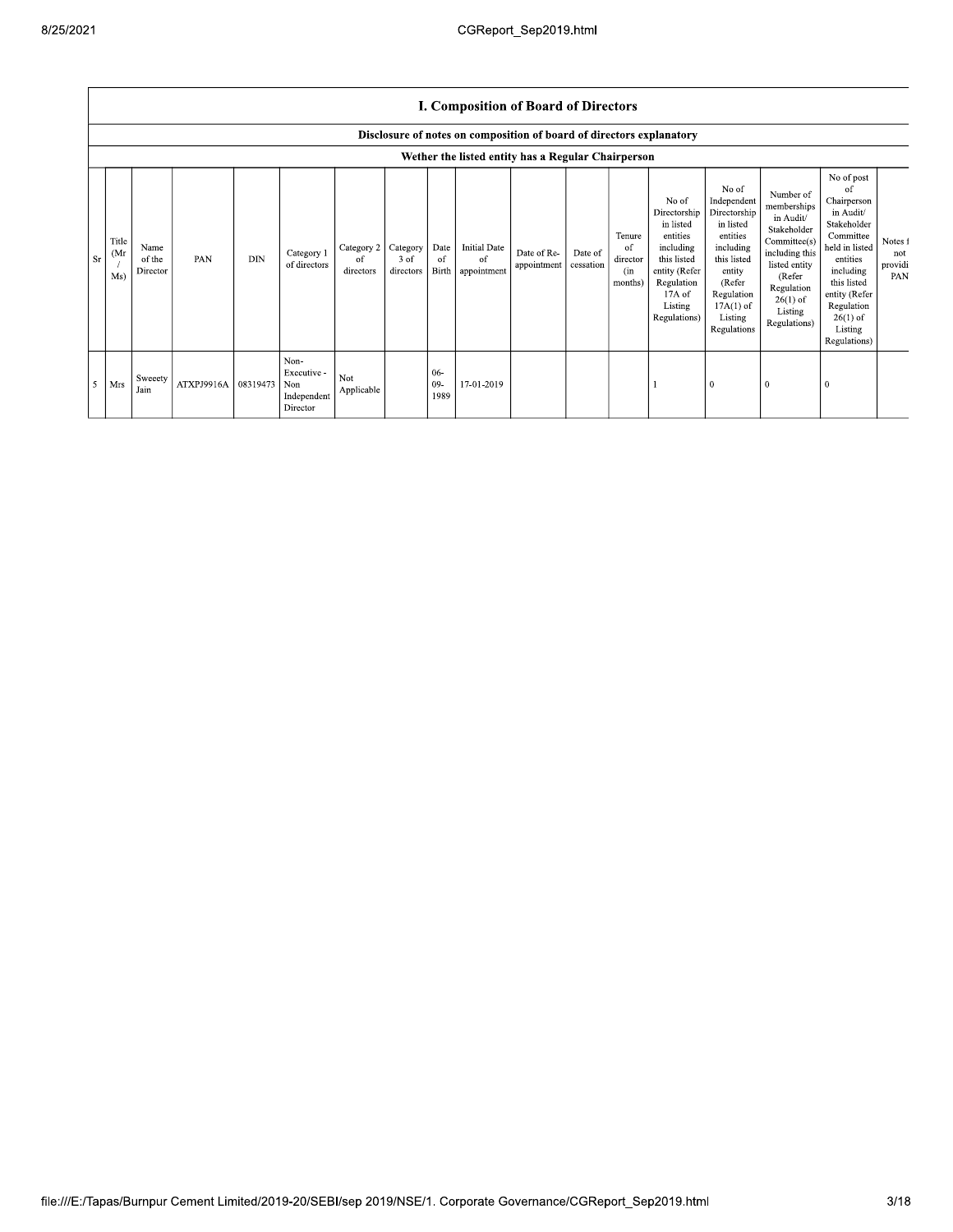|                | <b>Audit Committee Details</b> |                              |                                         |                            |                        |                      |                |  |  |  |
|----------------|--------------------------------|------------------------------|-----------------------------------------|----------------------------|------------------------|----------------------|----------------|--|--|--|
|                |                                |                              |                                         |                            |                        |                      |                |  |  |  |
| <b>Sr</b>      | DIN<br>Number                  | Name of Committee<br>members | Category 1 of directors                 | Category 2 of<br>directors | Date of<br>Appointment | Date of<br>Cessation | <b>Remarks</b> |  |  |  |
|                | 00788601                       | Prem Prakash Sharma          | Non-Executive - Independent<br>Director | Chairperson                | 31-07-2009             |                      |                |  |  |  |
| $\overline{2}$ | 01220872                       | Subrata Mookerjee            | Non-Executive - Independent<br>Director | Member                     | 25-08-2007             |                      |                |  |  |  |
| 3              | 00684043                       | Ashok Gutgutia               | <b>Executive Director</b>               | Member                     | 13-08-2016             |                      |                |  |  |  |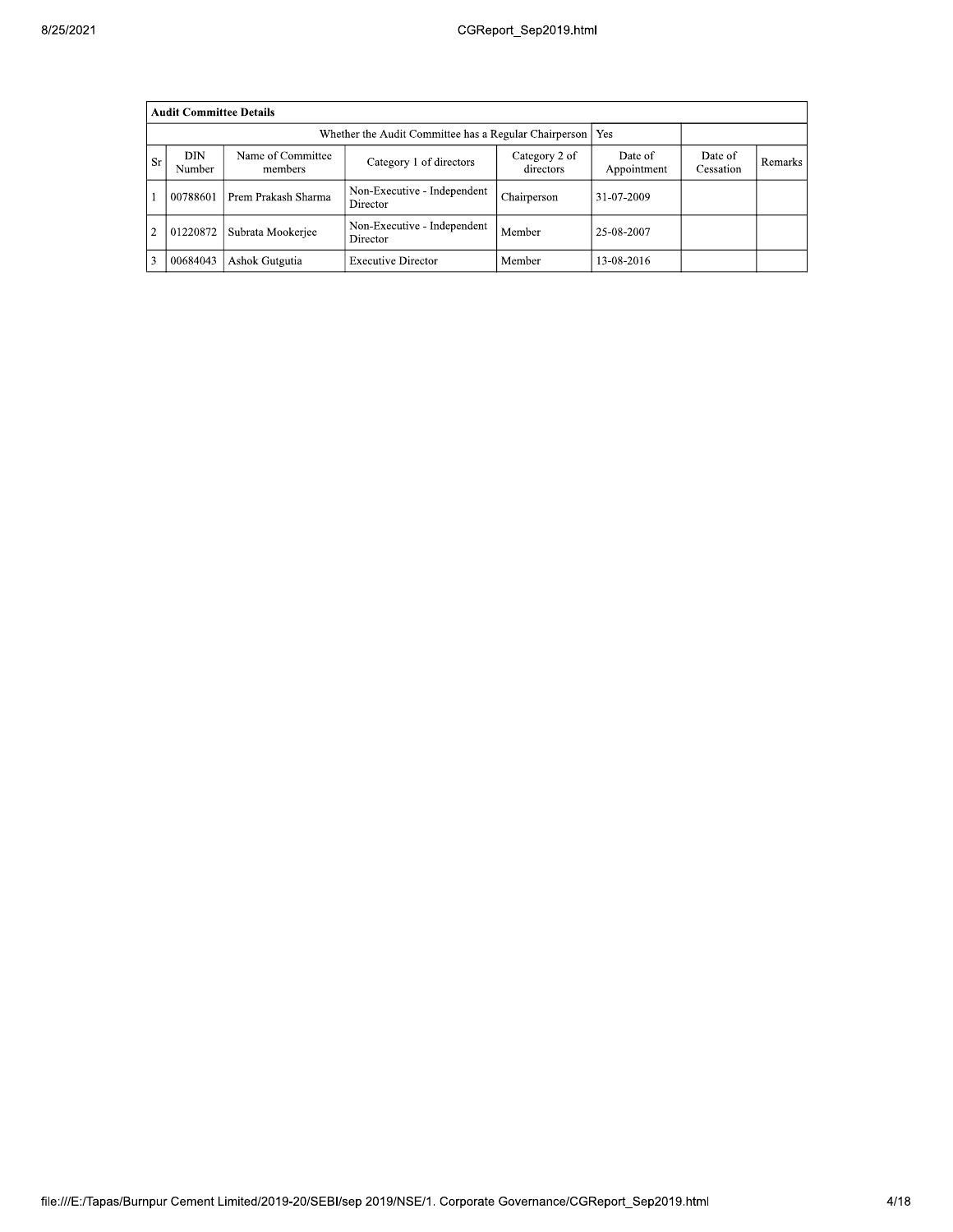|               | Nomination and remuneration committee |                                                                                   |                                                    |                      |                  |  |  |  |  |  |
|---------------|---------------------------------------|-----------------------------------------------------------------------------------|----------------------------------------------------|----------------------|------------------|--|--|--|--|--|
|               |                                       | Whether the Nomination and remuneration committee has a Regular Chairperson   Yes |                                                    |                      |                  |  |  |  |  |  |
| <b>Sr</b>     | DIN<br>Number                         | Name of Committee<br>members                                                      | Date of<br>Appointment                             | Date of<br>Cessation | Remarks          |  |  |  |  |  |
|               | 01220872                              | Subrata Mookerjee                                                                 | Non-Executive - Independent<br>Director            | Chairperson          | $04 - 01 - 2007$ |  |  |  |  |  |
| $\mathcal{D}$ | 00788601                              | Prem Prakash Sharma                                                               | Non-Executive - Independent<br>Director            | Member               | 13-08-2016       |  |  |  |  |  |
|               | 08187995                              | Aman Jain                                                                         | Non-Executive - Non<br><b>Independent Director</b> | Member               | 27-07-2018       |  |  |  |  |  |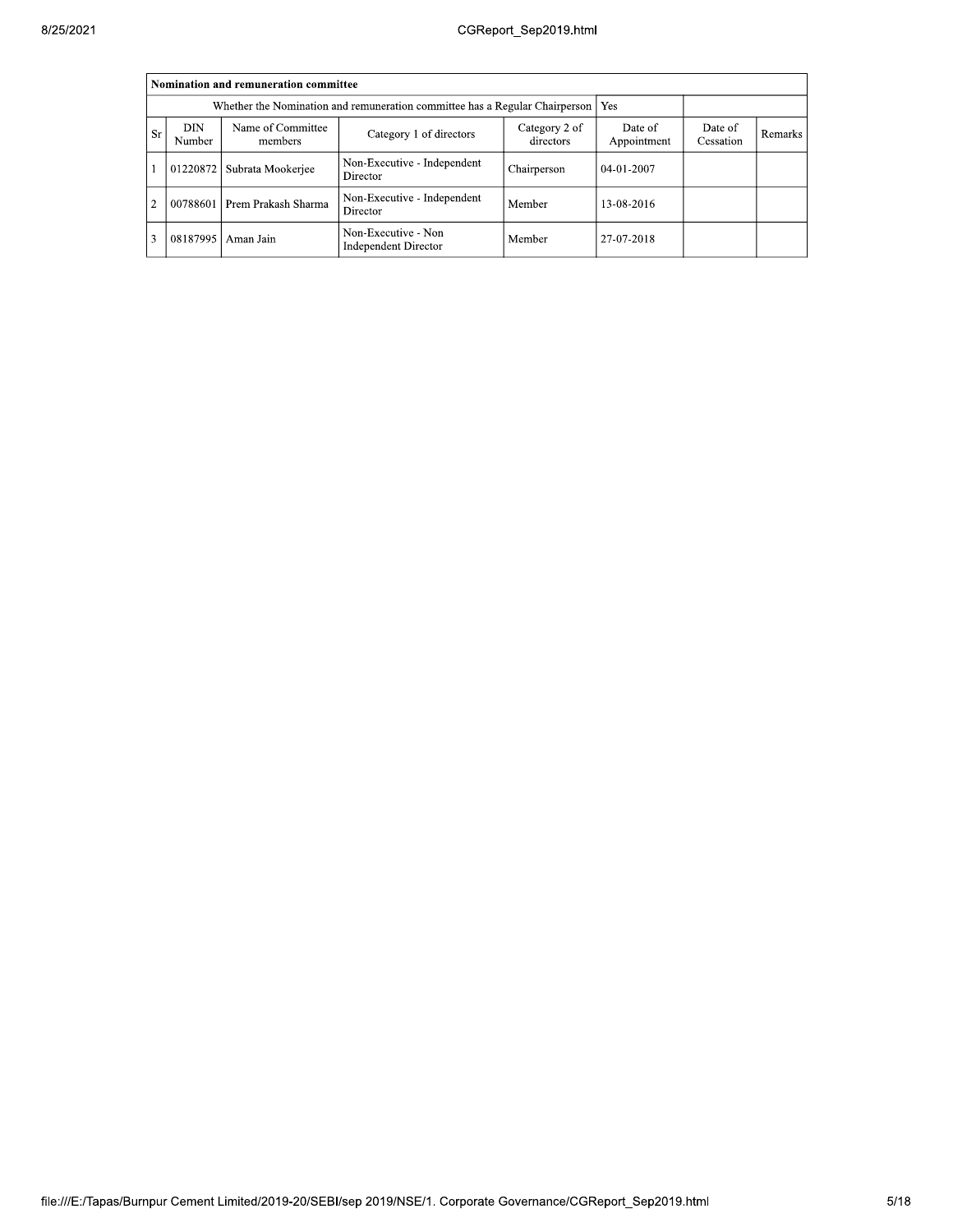|                | <b>Stakeholders Relationship Committee</b> |                                                                                  |                                         |                        |                      |         |  |  |  |  |
|----------------|--------------------------------------------|----------------------------------------------------------------------------------|-----------------------------------------|------------------------|----------------------|---------|--|--|--|--|
|                |                                            | Whether the Stakeholders Relationship Committee has a Regular Chairperson<br>Yes |                                         |                        |                      |         |  |  |  |  |
| <b>Sr</b>      | DIN<br>Number                              | Name of Committee<br>members                                                     | Category 2 of<br>directors              | Date of<br>Appointment | Date of<br>Cessation | Remarks |  |  |  |  |
|                | 00788601                                   | Prem Prakash Sharma                                                              | Non-Executive - Independent<br>Director | Chairperson            | $06-02-2014$         |         |  |  |  |  |
| $\overline{2}$ | 01220872                                   | Subrata Mookerjee                                                                | Non-Executive - Independent<br>Director | Member                 | 14-02-2017           |         |  |  |  |  |
| 3              | 00684043                                   | Ashok Gutgutia                                                                   | <b>Executive Director</b>               | Member                 | 14-02-2012           |         |  |  |  |  |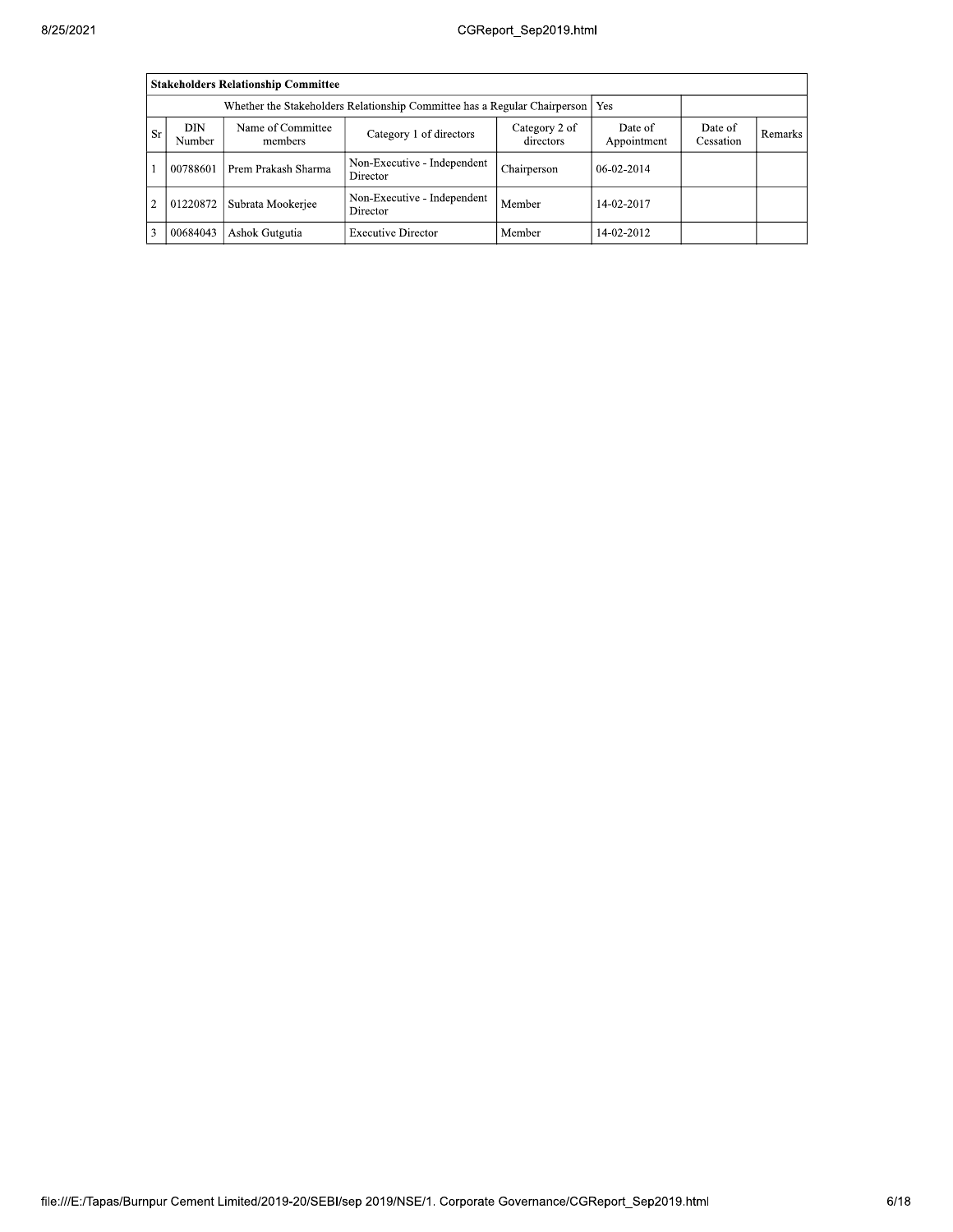| <b>Risk Management Committee</b> |               |                                                                       |                            |                            |                        |                             |         |  |
|----------------------------------|---------------|-----------------------------------------------------------------------|----------------------------|----------------------------|------------------------|-----------------------------|---------|--|
|                                  |               | Whether the Risk Management Committee has a Regular Chairperson   Yes |                            |                            |                        |                             |         |  |
| . Sr                             | DIN<br>Number | Name of Committee<br>members                                          | Category 1 of<br>directors | Category 2 of<br>directors | Date of<br>Appointment | Date of<br><b>Cessation</b> | Remarks |  |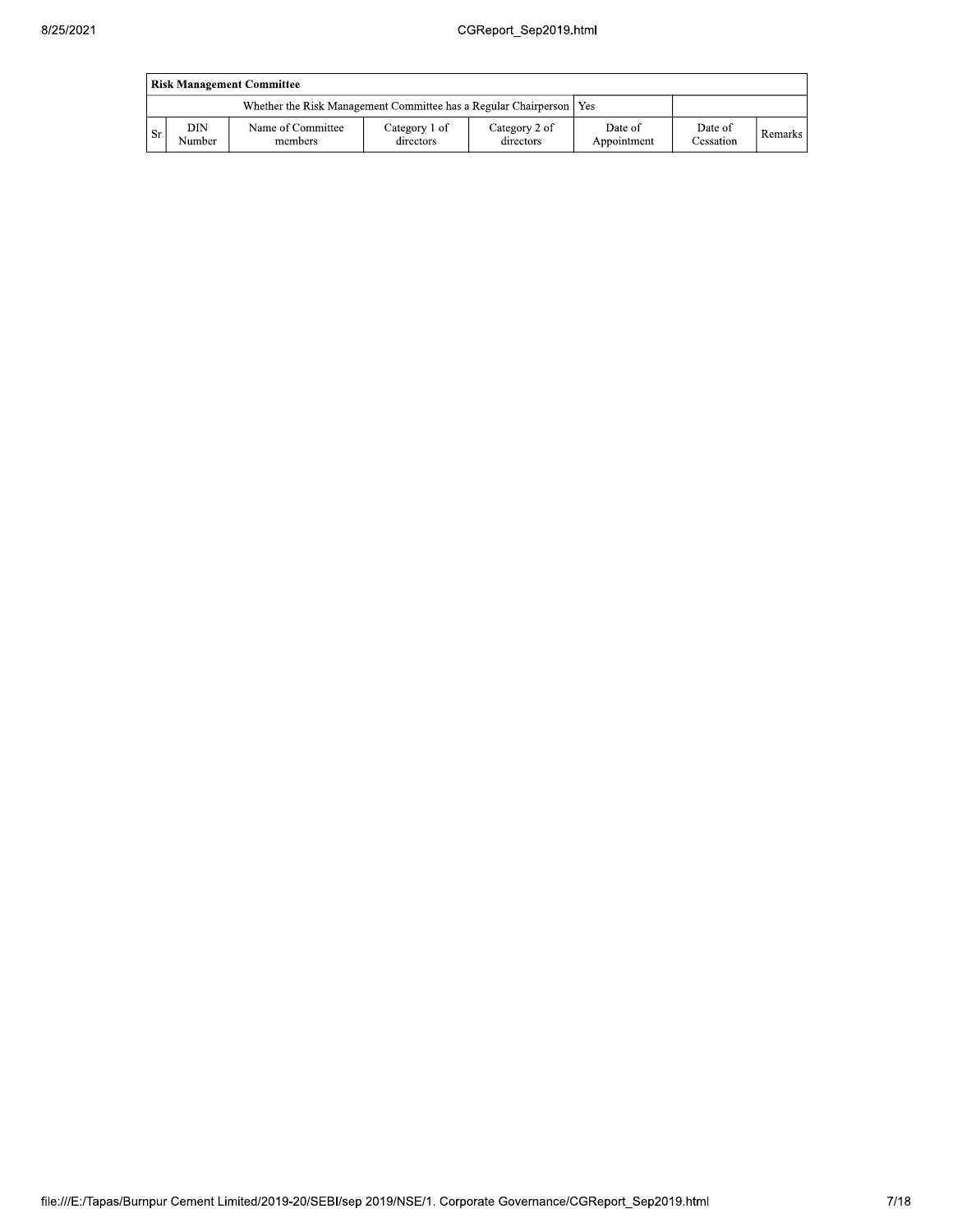|      | Corporate Social Responsibility Committee |                                                                                       |                            |                            |                        |                      |           |  |  |
|------|-------------------------------------------|---------------------------------------------------------------------------------------|----------------------------|----------------------------|------------------------|----------------------|-----------|--|--|
|      |                                           | Whether the Corporate Social Responsibility Committee has a Regular Chairperson   Yes |                            |                            |                        |                      |           |  |  |
| - Sr | DIN<br>Number                             | Name of Committee<br>members                                                          | Category 1 of<br>directors | Category 2 of<br>directors | Date of<br>Appointment | Date of<br>Cessation | Remarks I |  |  |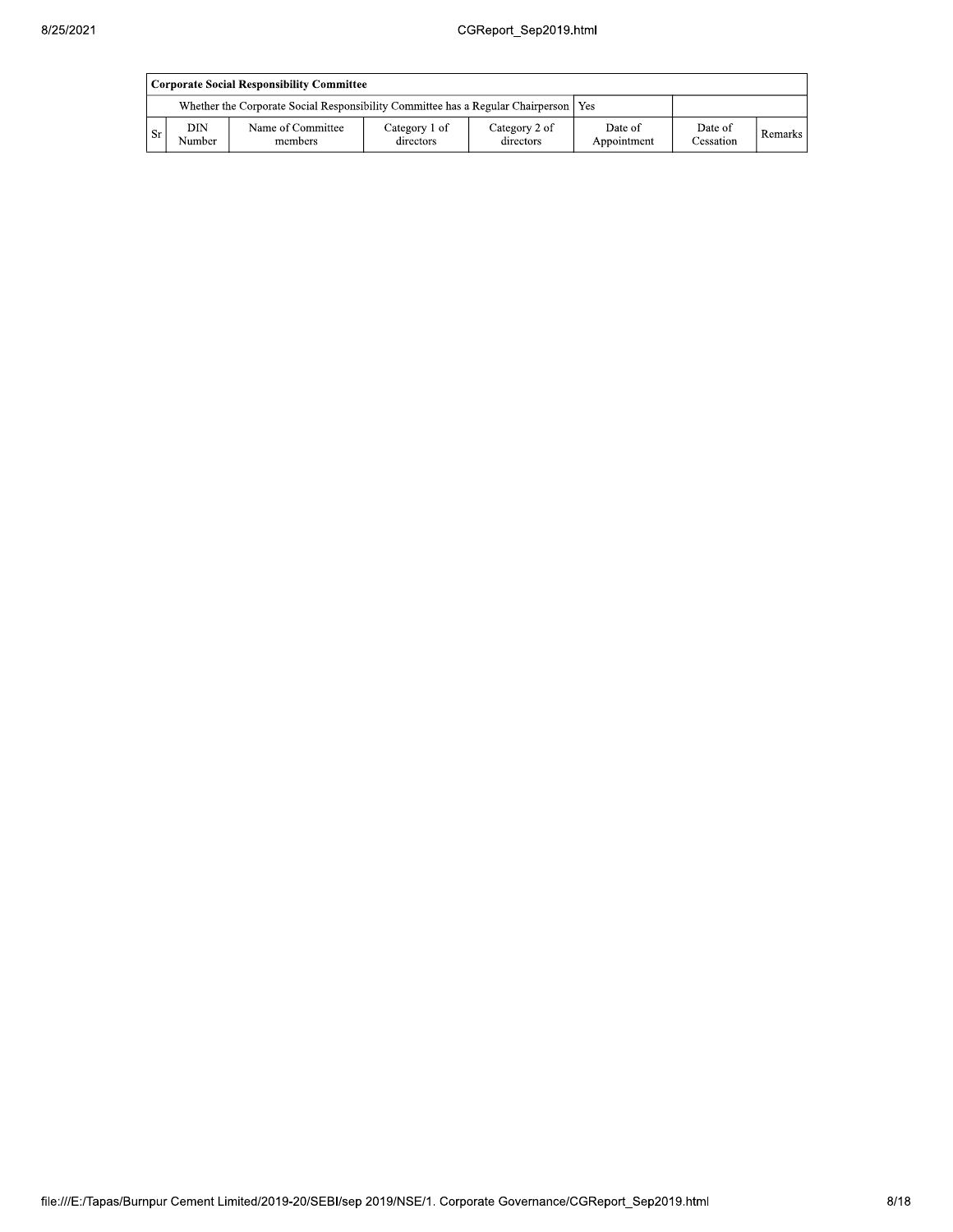| Other Committee |                                                                                                                                     |  |  |
|-----------------|-------------------------------------------------------------------------------------------------------------------------------------|--|--|
|                 | Sr   DIN Number   Name of Committee members   Name of other committee   Category 1 of directors   Category 2 of directors   Remarks |  |  |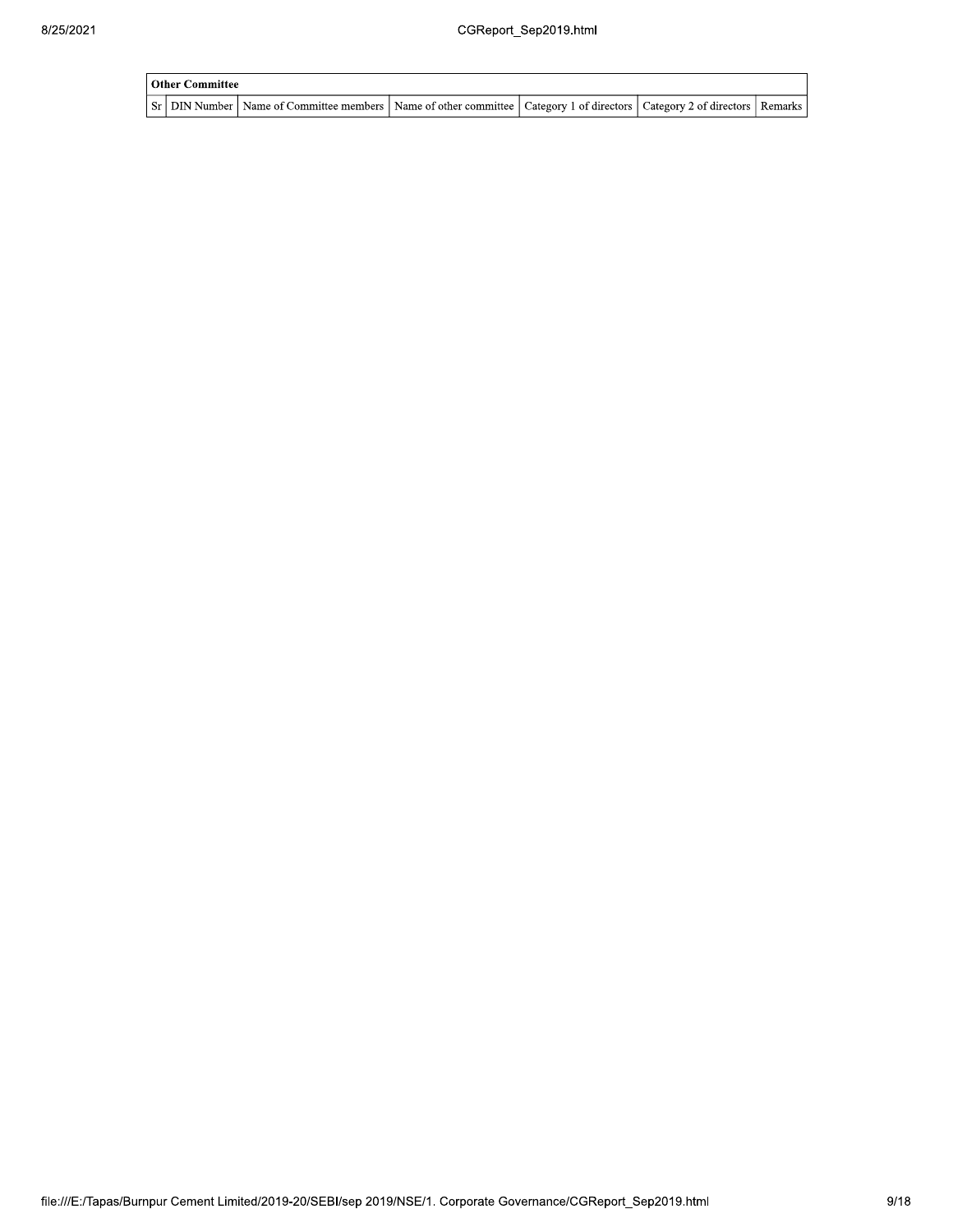|                | <b>Annexure 1</b>                                                   |                                                               |                                                                   |                                       |                                                     |                                           |                                                           |  |
|----------------|---------------------------------------------------------------------|---------------------------------------------------------------|-------------------------------------------------------------------|---------------------------------------|-----------------------------------------------------|-------------------------------------------|-----------------------------------------------------------|--|
|                | <b>Annexure 1</b>                                                   |                                                               |                                                                   |                                       |                                                     |                                           |                                                           |  |
|                | <b>III. Meeting of Board of Directors</b>                           |                                                               |                                                                   |                                       |                                                     |                                           |                                                           |  |
|                | Disclosure of notes on meeting of board of<br>directors explanatory |                                                               |                                                                   |                                       |                                                     |                                           |                                                           |  |
| <b>Sr</b>      | $Date(s)$ of meeting<br>$(if any)$ in the<br>previous quarter       | $Date(s)$ of<br>meeting (if any)<br>in the current<br>quarter | Maximum gap between<br>any two consecutive (in<br>number of days) | Notes for<br>not<br>providing<br>Date | Whether<br>requirement of<br>Ouorum met<br>(Yes/No) | Number of<br><b>Directors</b><br>present* | No. of Independent<br>Directors attending<br>the meeting* |  |
| -1             | 17-05-2019                                                          |                                                               |                                                                   |                                       | Yes                                                 | 5                                         | $\overline{2}$                                            |  |
| $\overline{2}$ |                                                                     | 09-08-2019                                                    | 83                                                                |                                       | Yes                                                 | 5                                         | $\overline{2}$                                            |  |
| 3              |                                                                     | 16-09-2019                                                    | 37                                                                |                                       | Yes                                                 | 5                                         | $\overline{2}$                                            |  |
| $\overline{4}$ |                                                                     | 30-09-2019                                                    | 13                                                                |                                       | Yes                                                 | 4                                         | $\overline{2}$                                            |  |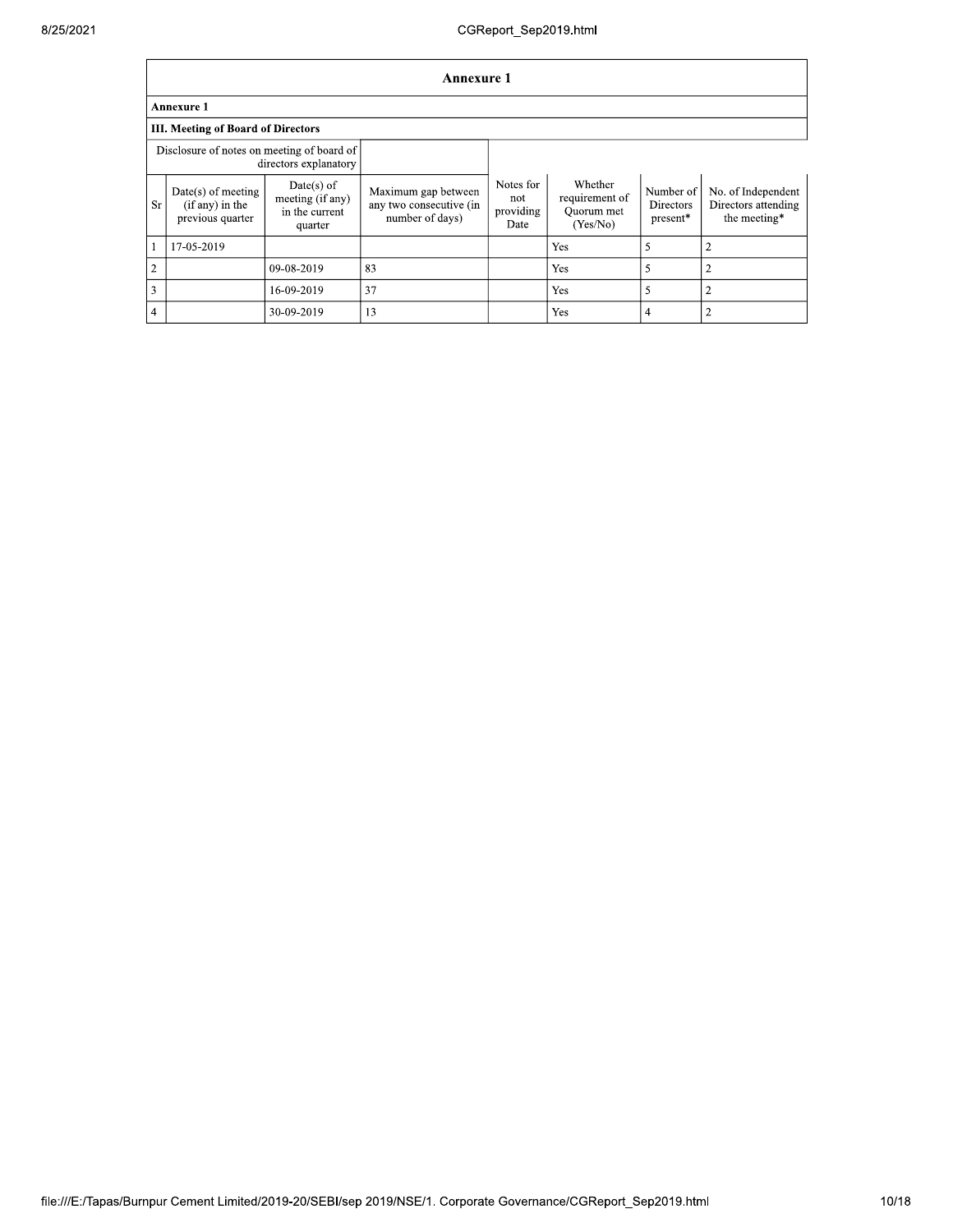|                | <b>Annexure 1</b>                              |                                                                                                          |                                                                      |                               |                                       |                                                        |                                                      |                                                                        |  |
|----------------|------------------------------------------------|----------------------------------------------------------------------------------------------------------|----------------------------------------------------------------------|-------------------------------|---------------------------------------|--------------------------------------------------------|------------------------------------------------------|------------------------------------------------------------------------|--|
|                | <b>IV. Meeting of Committees</b>               |                                                                                                          |                                                                      |                               |                                       |                                                        |                                                      |                                                                        |  |
|                |                                                |                                                                                                          | Disclosure of notes on meeting of committees explanatory             |                               |                                       |                                                        |                                                      |                                                                        |  |
| <b>Sr</b>      | Name of<br>Committee                           | Date(s) of meeting (Enter<br>dates of Previous quarter and<br>Current quarter in<br>chronological order) | Maximum gap<br>between any two<br>consecutive (in<br>number of days) | Name of<br>other<br>committee | Reson for<br>not<br>providing<br>date | Whether<br>requirement<br>of Quorum<br>met<br>(Yes/No) | Number<br>of<br>Directors<br>$\, {\rm present}^* \,$ | No. of<br>Independent<br><b>Directors</b><br>attending the<br>meeting* |  |
| $\mathbf{1}$   | Audit<br>Committee                             | 17-05-2019                                                                                               |                                                                      |                               |                                       | Yes                                                    | 3                                                    | $\overline{2}$                                                         |  |
| $\overline{2}$ | Audit<br>Committee                             | 09-08-2019                                                                                               | 83                                                                   |                               |                                       | Yes                                                    | 3                                                    | $\overline{2}$                                                         |  |
| $\overline{3}$ | Nomination<br>and<br>remuneration<br>committee | 17-05-2019                                                                                               |                                                                      |                               |                                       | Yes                                                    | 3                                                    | $\overline{2}$                                                         |  |
| 4              | Stakeholders<br>Relationship<br>Committee      | 09-08-2019                                                                                               | 83                                                                   |                               |                                       | Yes                                                    | 3                                                    | $\overline{2}$                                                         |  |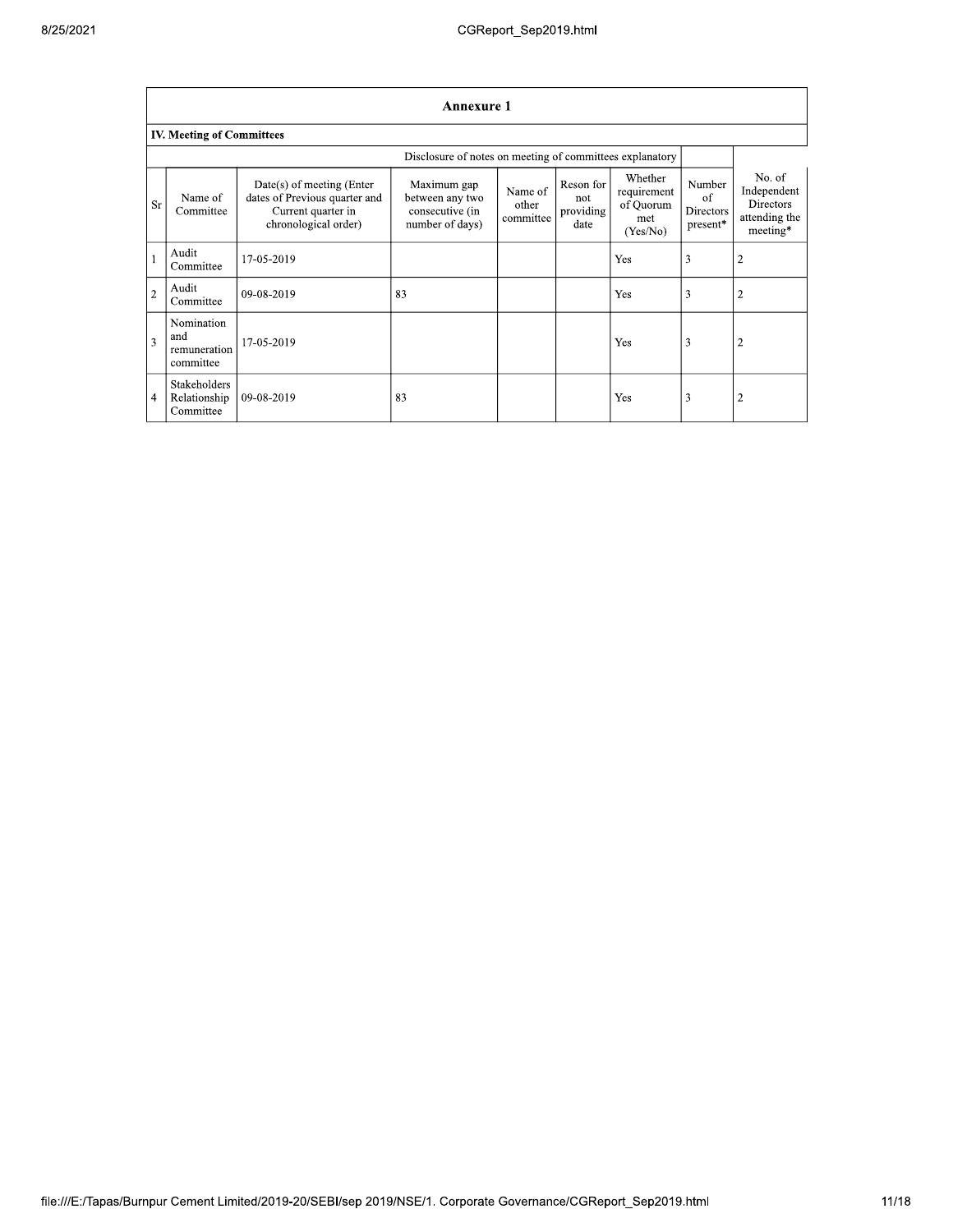|                | Annexure 1                                                                                                |                                  |                                                                    |  |  |  |  |
|----------------|-----------------------------------------------------------------------------------------------------------|----------------------------------|--------------------------------------------------------------------|--|--|--|--|
|                | V. Related Party Transactions                                                                             |                                  |                                                                    |  |  |  |  |
| Sr             | Subject                                                                                                   | Compliance status<br>(Yes/No/NA) | If status is "No" details of non-<br>compliance may be given here. |  |  |  |  |
|                | Whether prior approval of audit committee obtained                                                        | NA                               |                                                                    |  |  |  |  |
| $\overline{2}$ | Whether shareholder approval obtained for material RPT                                                    | <b>NA</b>                        |                                                                    |  |  |  |  |
| 3              | Whether details of RPT entered into pursuant to omnibus approval<br>have been reviewed by Audit Committee | <b>NA</b>                        |                                                                    |  |  |  |  |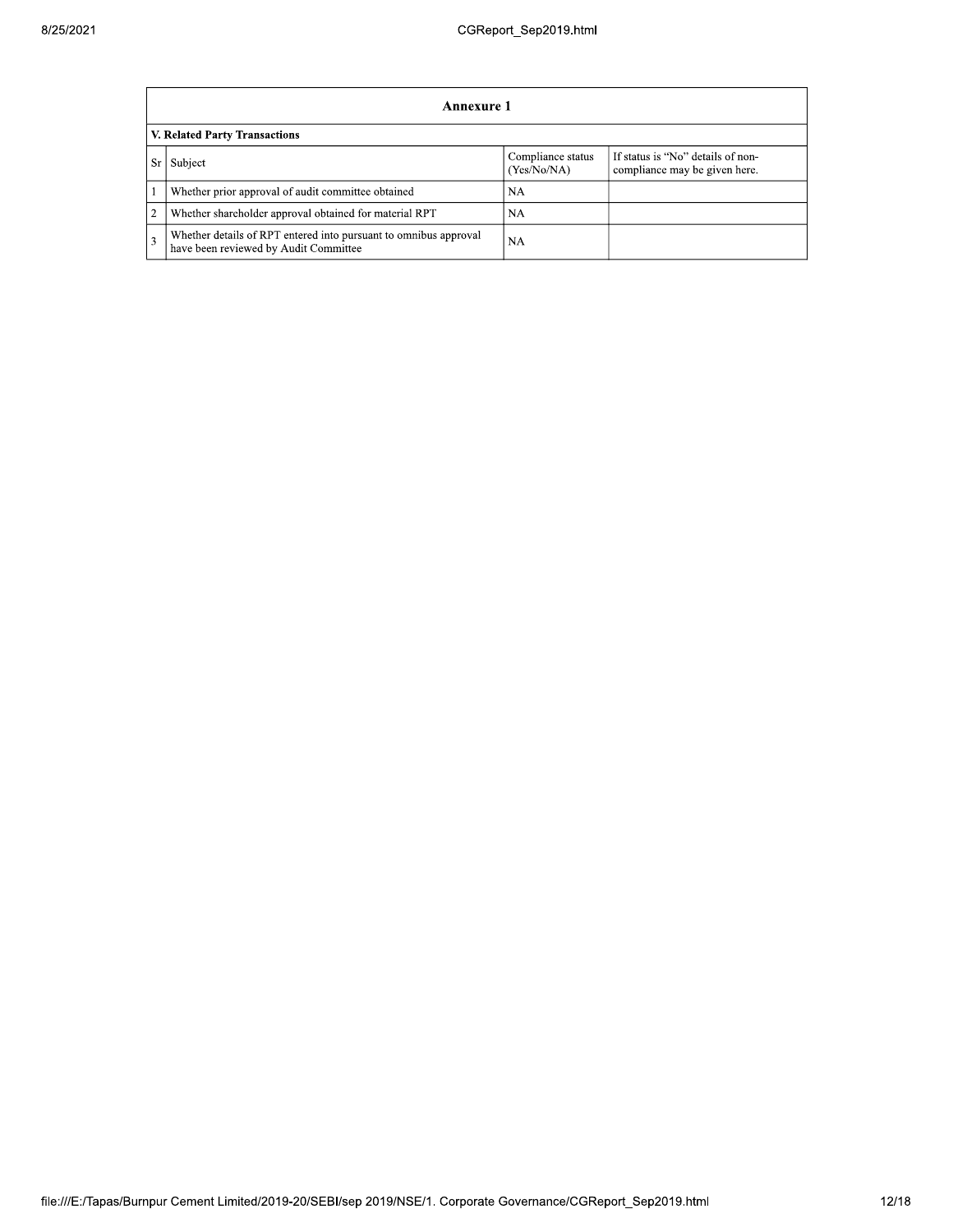|                         | Annexure 1                                                                                                                                                                                                      |                               |  |  |  |
|-------------------------|-----------------------------------------------------------------------------------------------------------------------------------------------------------------------------------------------------------------|-------------------------------|--|--|--|
| <b>VI.</b> Affirmations |                                                                                                                                                                                                                 |                               |  |  |  |
| Sr                      | Subject                                                                                                                                                                                                         | Compliance<br>status (Yes/No) |  |  |  |
|                         | The composition of Board of Directors is in terms of SEBI (Listing obligations and disclosure requirements)<br>Regulations, 2015                                                                                | Yes                           |  |  |  |
| $\overline{2}$          | The composition of the following committees is in terms of SEBI(Listing obligations and disclosure requirements)<br>Regulations, 2015 a. Audit Committee                                                        | Yes                           |  |  |  |
| 3                       | The composition of the following committees is in terms of SEBI(Listing obligations and disclosure requirements)<br>Regulations, 2015. b. Nomination & remuneration committee                                   | Yes                           |  |  |  |
| $\overline{4}$          | The composition of the following committees is in terms of SEBI(Listing obligations and disclosure requirements)<br>Regulations, 2015. c. Stakeholders relationship committee                                   | Yes                           |  |  |  |
| 5                       | The composition of the following committees is in terms of SEBI(Listing obligations and disclosure requirements)<br>Regulations, 2015. d. Risk management committee (applicable to the top 500 listed entities) | <b>NA</b>                     |  |  |  |
| 6                       | The committee members have been made aware of their powers, role and responsibilities as specified in SEBI<br>(Listing obligations and disclosure requirements) Regulations, 2015.                              | Yes                           |  |  |  |
| $\overline{7}$          | The meetings of the board of directors and the above committees have been conducted in the manner as specified in<br>SEBI (Listing obligations and disclosure requirements) Regulations, 2015.                  | Yes                           |  |  |  |
| 8                       | This report and/or the report submitted in the previous quarter has been placed before Board of Directors.                                                                                                      | Yes                           |  |  |  |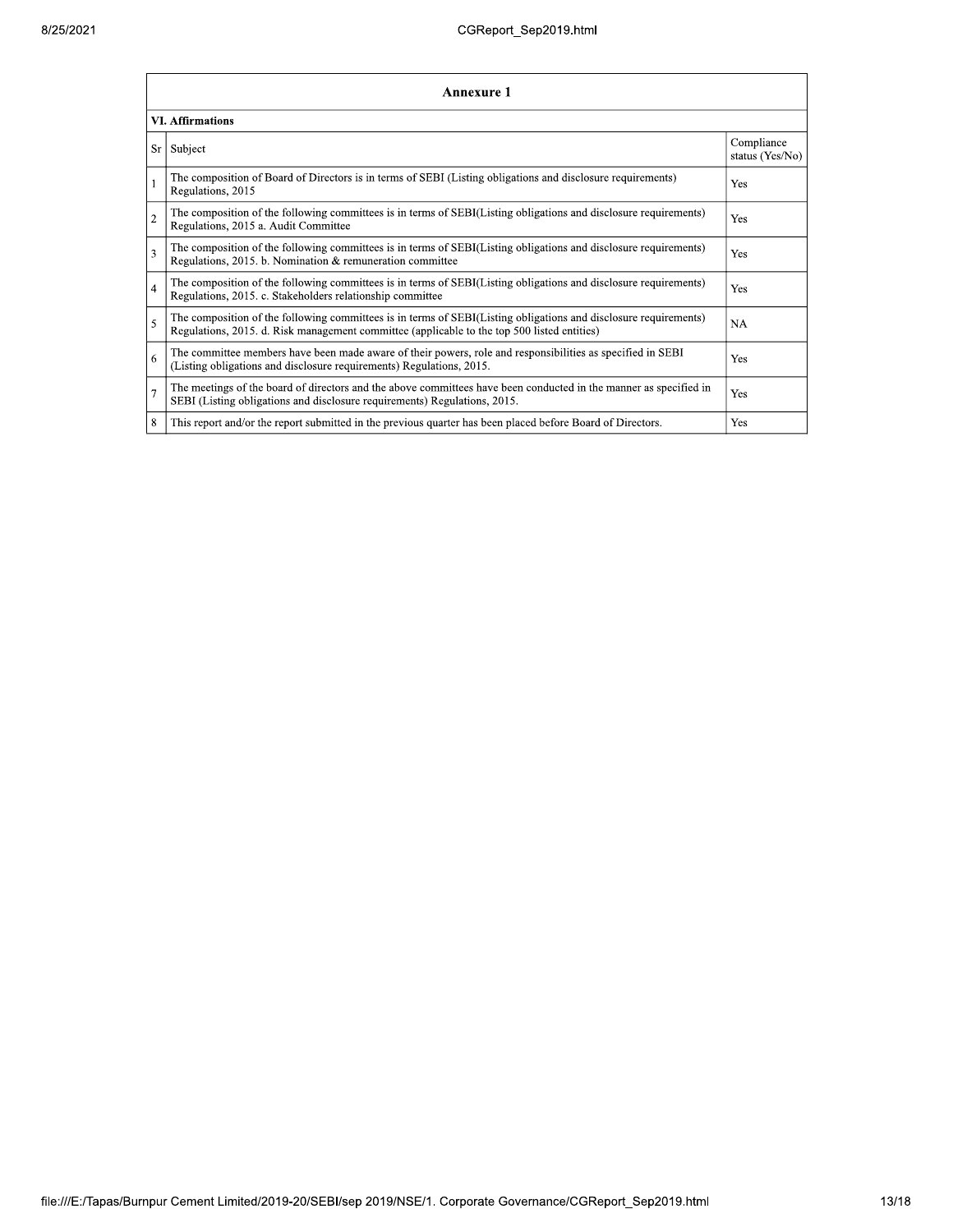| Annexure 1 |                   |                                          |  |  |
|------------|-------------------|------------------------------------------|--|--|
| Sr         | Subject           | Compliance status                        |  |  |
|            | Name of signatory | Tapas Tirtha                             |  |  |
|            | Designation       | Company Secretary and Compliance Officer |  |  |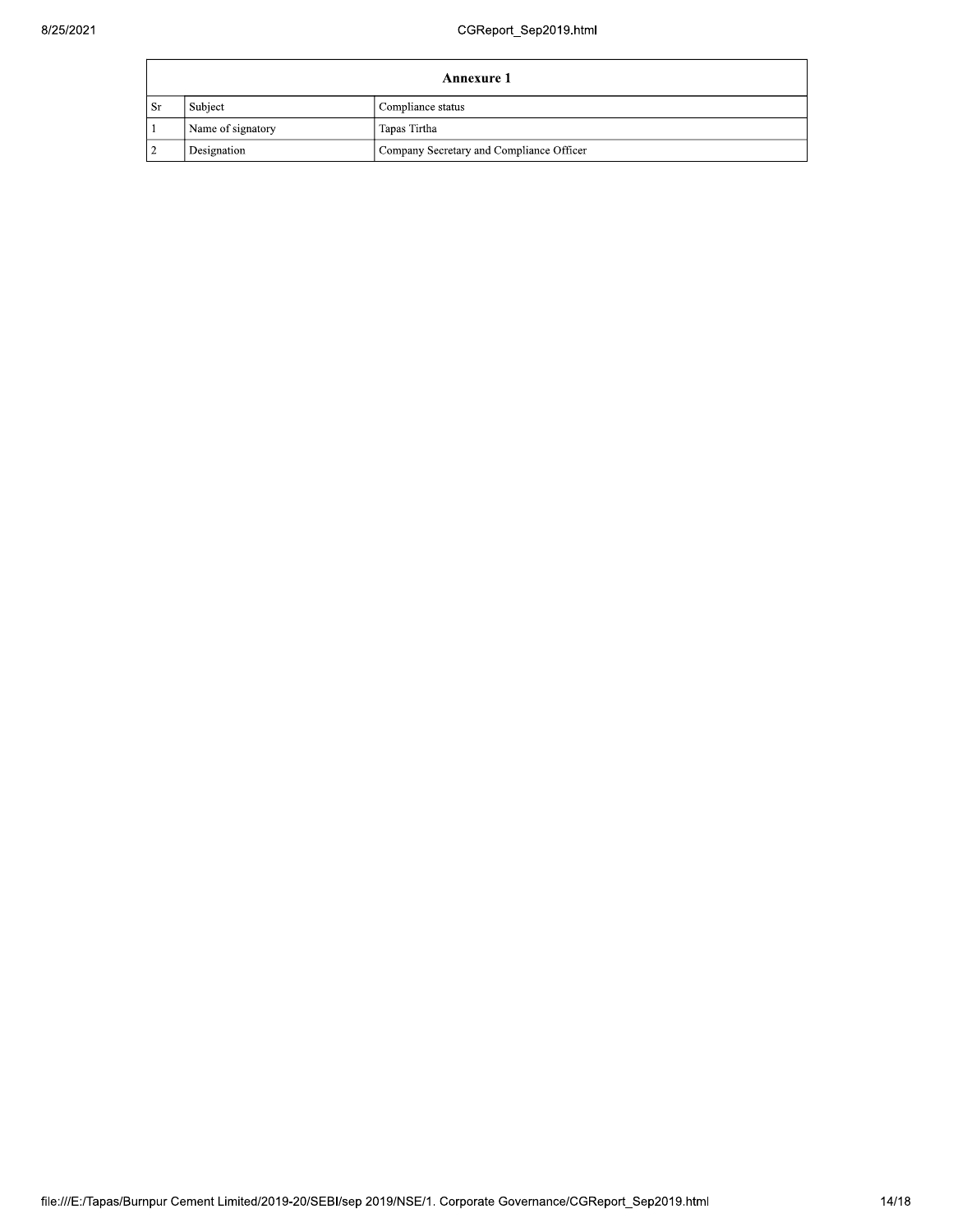|                                      | <b>Annexure III</b>                                                                                                                                                                  |                                              |                                     |                                                                      |  |  |  |
|--------------------------------------|--------------------------------------------------------------------------------------------------------------------------------------------------------------------------------------|----------------------------------------------|-------------------------------------|----------------------------------------------------------------------|--|--|--|
|                                      | <b>III.</b> Affirmations                                                                                                                                                             |                                              |                                     |                                                                      |  |  |  |
| Sr                                   | Particulars                                                                                                                                                                          | Regulation<br>Number                         | Compliance<br>status<br>(Yes/No/NA) | If status is "No" details of<br>non-compliance may be<br>given here. |  |  |  |
|                                      | Copy of the annual report including balance sheet, profit and loss account,<br>directors report, corporate governance report, business responsibility<br>report displayed on website | 46(2)                                        | Yes                                 |                                                                      |  |  |  |
| $\overline{2}$                       | Presence of Chairperson of Audit Committee at the Annual General<br>Meeting                                                                                                          | 18(1)(d)                                     | Yes                                 |                                                                      |  |  |  |
| 3                                    | Presence of Chairperson of the nomination and remuneration committee at<br>the annual general meeting                                                                                | 19(3)                                        | Yes                                 |                                                                      |  |  |  |
| $\overline{4}$                       | Presence of Chairperson of the Stakeholder Relationship committee at the<br>annual general meeting                                                                                   | 20(3)                                        | <b>Yes</b>                          |                                                                      |  |  |  |
| 5                                    | Whether "Corporate Governance Report" disclosed in Annual Report                                                                                                                     | $34(3)$ read with<br>para C of<br>Schedule V | <b>Yes</b>                          |                                                                      |  |  |  |
| Any other information to be provided |                                                                                                                                                                                      |                                              |                                     |                                                                      |  |  |  |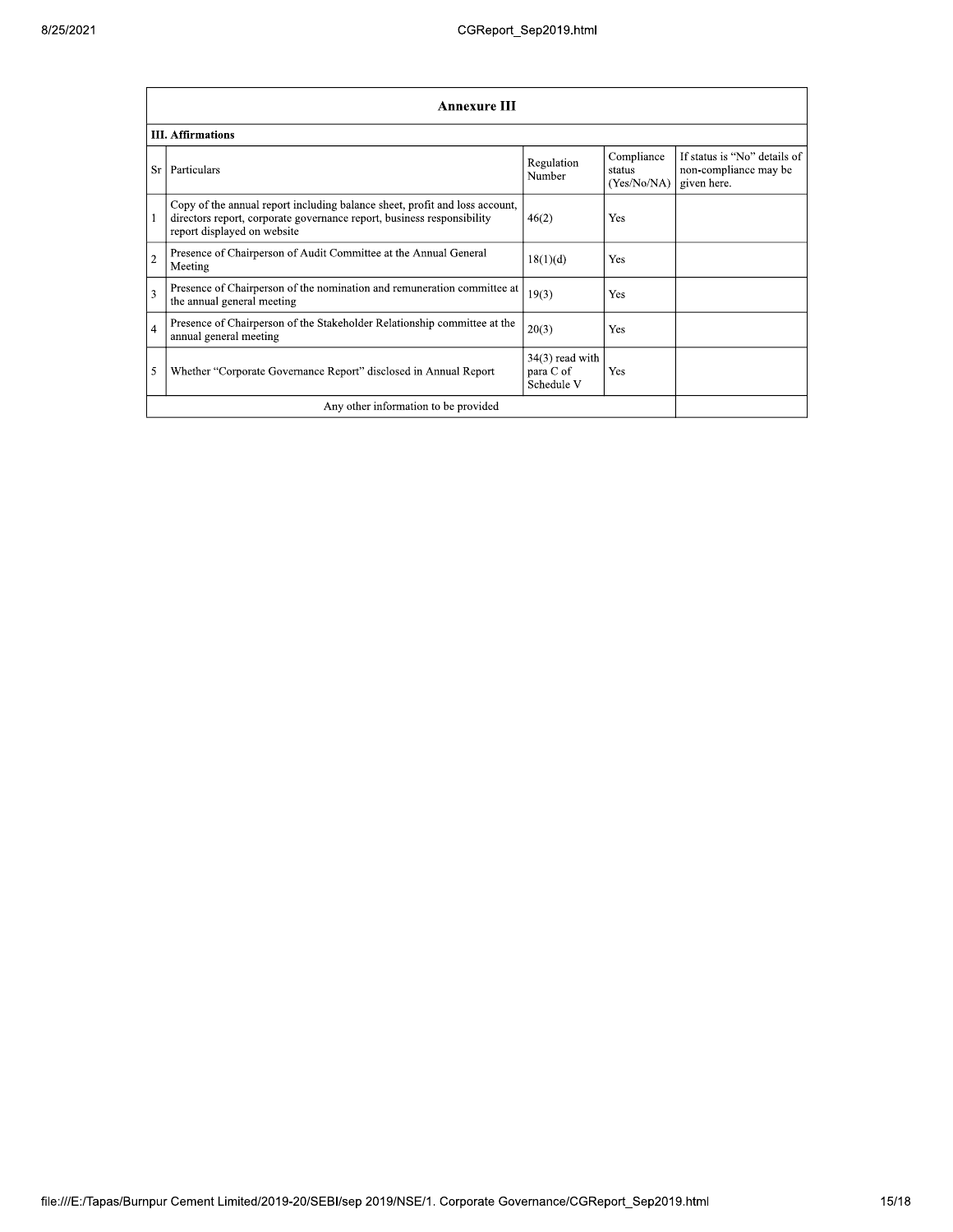| <b>Annexure III</b> |                   |                                          |
|---------------------|-------------------|------------------------------------------|
|                     | Name of signatory | Tapas Tirtha                             |
| $\mathcal{L}$       | Designation       | Company Secretary and Compliance Officer |